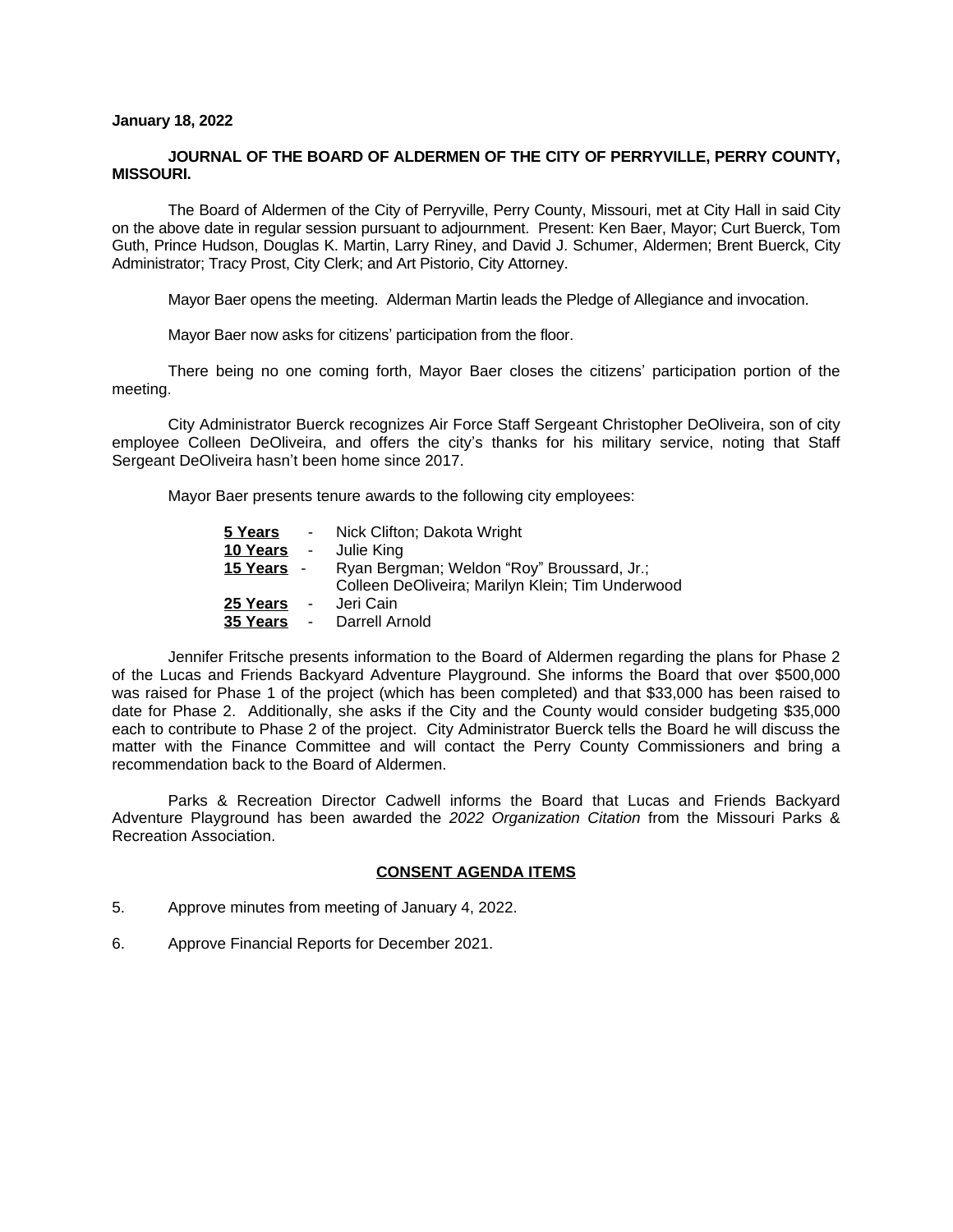|                | <b>CITY OF PERRYVILLE</b>  |                        |                      |                                                                        |                                   |                                                                                        |                              |                     |                                |  |  |  |  |
|----------------|----------------------------|------------------------|----------------------|------------------------------------------------------------------------|-----------------------------------|----------------------------------------------------------------------------------------|------------------------------|---------------------|--------------------------------|--|--|--|--|
|                |                            |                        |                      |                                                                        | <b>STATEMENT OF CASH POSITION</b> |                                                                                        |                              |                     |                                |  |  |  |  |
| DECEMBER, 2021 |                            |                        |                      |                                                                        |                                   |                                                                                        |                              |                     |                                |  |  |  |  |
|                |                            |                        |                      |                                                                        |                                   |                                                                                        |                              |                     |                                |  |  |  |  |
|                |                            |                        |                      |                                                                        |                                   | <b>CURRENT</b>                                                                         |                              |                     | <b>CURRENT</b>                 |  |  |  |  |
|                |                            | April 1, 2021          | <b>REVENUE</b>       | <b>EXPENSE</b>                                                         |                                   | <b>FUND</b>                                                                            | <b>ACOUNTS</b>               | <b>CURRENT</b>      | <b>CASH</b>                    |  |  |  |  |
|                | <b>FUND NAME</b>           | <b>Fund Balance</b>    | $Y-T-D$              | $Y-T-D$                                                                | <b>NET INCOME</b>                 | <b>BALANCE</b>                                                                         | <b>RECEIVABLE</b>            | <b>LIABILITIES</b>  | <b>BALANCE</b>                 |  |  |  |  |
|                |                            |                        |                      |                                                                        |                                   |                                                                                        |                              |                     |                                |  |  |  |  |
|                | 101 Gen Rev                | 1,733,339.30<br>\$     | \$ 6,445,938.71      | \$(4,947,643.38)                                                       | \$1,498,295.33                    | 3,231,634.63                                                                           | \$(294.016.40)               | \$ (291,790.91)     | 3,233,860.12<br>\$             |  |  |  |  |
|                | 105 FSA Administration     | -S<br>9.149.60         | \$<br>388.05         | - \$                                                                   | \$<br>388.05                      | \$<br>9.537.65                                                                         |                              | s.                  | 9,537.65<br>\$                 |  |  |  |  |
|                | 106 Asset Forfeiture       | \$<br>53.99            | S                    | <b>S</b>                                                               | £.                                | \$.<br>53.99                                                                           |                              |                     | 53.99                          |  |  |  |  |
|                | 204 Airport                | \$<br>(56,989.85)      | 763,001.47<br>-S     | $(631, 576.98)$ \$                                                     | 131,424.49                        | 74,434.64<br>-S                                                                        | - \$<br>3,088.00             | \$<br>4,148.91      | 75,495.55<br>\$                |  |  |  |  |
|                | 206 Trans Trust            | \$<br>214,122.04       | 852,414.26<br>S      | $(776, 183.40)$ \$                                                     | 76,230.86                         | 290,352.90<br>-S                                                                       |                              | 1,832.12<br>\$      | \$<br>292,185.02               |  |  |  |  |
|                | 207 Perry Park Ctr.        | \$<br>133,325.26       | 1,811,098.06<br>\$.  | $(1,774,701.30)$ \$<br>s.                                              | 36,396.76                         | 169,722.02<br>-\$                                                                      | \$(120, 962.09)              | (112,097.29)<br>-\$ | 178,586.82<br>\$               |  |  |  |  |
|                | 211 Veterans Field         | \$<br>20,945.43        | \$<br>13,645.52      | -S<br>$(11,920.56)$ \$                                                 | 1,724.96                          | S.<br>22.670.39                                                                        |                              | \$                  | 22,670.39<br>\$                |  |  |  |  |
|                | 213 Field Improvement      | \$<br>4,705.50         | 29.02<br>\$          | - \$                                                                   | 29.02<br>\$                       | 4,734.52<br>\$                                                                         |                              | \$                  | 4,734.52<br>\$                 |  |  |  |  |
|                | 307 Debt Service           | \$.<br>2.042.72        | 201.18<br>S          | -S                                                                     | 201.18<br>\$.                     | 2.243.90<br>-S                                                                         | $\mathbf{s}$<br>$(28.53)$ \$ | $(521.10)$ \$       | 1,751.33                       |  |  |  |  |
|                | 308 Cap Imp SIs Tax Rev \$ | 615,562.30             | 633,549.22<br>S      | (562, 692.44)<br>- \$                                                  | 70,856.78<br>l \$                 | 686,419.08<br>-S                                                                       |                              | \$                  | 686,419.08<br>\$               |  |  |  |  |
|                | 409 Gen Pub Fac            | \$                     | S                    | -S                                                                     | \$                                | -S                                                                                     |                              | \$                  | \$                             |  |  |  |  |
|                | 414 TIF 1-Hwy 51/61        | \$<br>141,241.67       | 1,217.93<br>\$       | - \$                                                                   | 1.217.93<br>\$                    | 142,459.60<br>- \$                                                                     |                              | \$                  | \$<br>142,459.60               |  |  |  |  |
|                | 415 Economic Develop       | 4,598.63<br>\$         | $2,601.03$ \$<br>\$  | $(789, 514.70)$ \$                                                     | $(786, 913.67)$ \$                | (782, 315.04)                                                                          |                              | \$                  | (782, 315.04)<br>\$            |  |  |  |  |
|                | 416 TIF 2-Downtown         | 132.925.26             | 872.47<br>\$         | - \$<br>$(60, 714.58)$ \$                                              | $(59, 842.11)$ \$                 | 73,083.15                                                                              | $\overline{\phantom{a}}$     | \$                  | 73,083.15<br>\$                |  |  |  |  |
|                | 417 TIF 3-155/HWY 51       | 1,010,699.12<br>\$     | 7,066.89 \$<br>S     | $(59,983.31)$ \$                                                       | $(52,916.42)$ \$                  | 957,782.70                                                                             | l s                          | \$                  | 957,782.70<br>\$               |  |  |  |  |
|                | 513 Street Imp             | \$<br>351.045.34       | 576,864.92 \$<br>\$. | $(780, 307.69)$ \$                                                     | $(203, 442.77)$ \$                | 147.602.57                                                                             | - \$                         | \$.                 | 147,602.57<br>\$               |  |  |  |  |
|                | 612 Refuse                 | \$<br>513,852.93       | 695,139.47<br>S      | $(765, 615.01)$ \$<br>-S                                               | $(70, 475.54)$ \$                 | 443,377.39                                                                             | 105,195.29<br>- \$           | \$<br>2,154.88      | 340,336.98<br>\$               |  |  |  |  |
|                | 614 CWSS Op                | \$<br>4,187,177.84     | 4,173,690.24<br>s.   | $$(4,565,897.58)$ \\$                                                  | $(392, 207.34)$ \$                | 3,794,970.50                                                                           | \$<br>413,855.55             | \$<br>117,577.90    | 3,498,692.85<br>\$             |  |  |  |  |
|                | 641 WWTP Improvements      | \$<br>15,010.72        | 1,787,896.97<br>S.   |                                                                        |                                   | $\frac{1}{2}$ (3,447,598.70) $\frac{1}{2}$ (1,659,701.73) $\frac{1}{2}$ (1,644,691.01) | l s                          | \$                  | \$(1,644,691.01)               |  |  |  |  |
|                | 619 Gas Op                 | S.<br>3,668,479.27     | \$3,427,647.31       |                                                                        | $(582, 624.20)$ \$                | 3,085,855.07                                                                           | 529,996.78<br>-S             | S.<br>212,660.83    | \$<br>2,768,519.12             |  |  |  |  |
|                |                            |                        |                      |                                                                        |                                   |                                                                                        |                              |                     |                                |  |  |  |  |
|                |                            | TOTAL \$ 12,701,287.07 |                      | $$21,193,262.72$ $$(23,184,621.14)$ $$(1,991,358.42)$ $$10,709,928.65$ |                                   |                                                                                        | \$637,128.60                 | - \$                | $(66,034.66)$ \$ 10,006,765.39 |  |  |  |  |

- 7. Approve Pay Application 16 from Robinson Industrial and Heavy Contracting and HDR for the WWTP Facility Improvement Project - \$623,896.20.
- 8. Approve Pay Estimate 4 from Lappe Cement Finishing, Inc., relative to the 2021 Street Improvement Project - \$267,472.16.
- 9. Approve request from St. Vincent DePaul Church's Youth Minister to close St. Joseph Street and streets around the Square for a March for Life on Friday, January 28, 2022, beginning at 10:00 a.m.
- 10. Approve request to sell city property through Purple Wave On-Line Auction site.
- 11. Approve extension of sludge farm agreement with Earl Miesner with a three-year extension rather than a five-year extension.
- 12. Approve updated Trash Collection and Placement Schedule.
- 13. Approve update to Police Department Operations Manual GO-22-0101.
- 14. Approve staff's recommendation to re-suspend Well 1 operation.

# **END OF CONSENT AGENDA**

At this time, Mayor Baer asks if anyone wishes to remove anything from the Consent Agenda.

Alderman Guth makes a motion to approve the Consent Agenda. Alderman Riney seconds the motion, and on vote the motion carries.

City Administrator Buerck reviews the proposed parking restrictions for Brenda Avenue, noting that staff recommends clarifying City ordinances regarding Brenda by spelling out the following: (a) vehicles in excess of 1 ton are prohibited from parking on Brenda Avenue; (b) the entirety of Brenda will be a "no loading/unloading zone," requiring businesses to use their parking lots for such activities; (c) the street parking of any-sized trailer is prohibited, whether attached or unattached; and (d) the entire north side of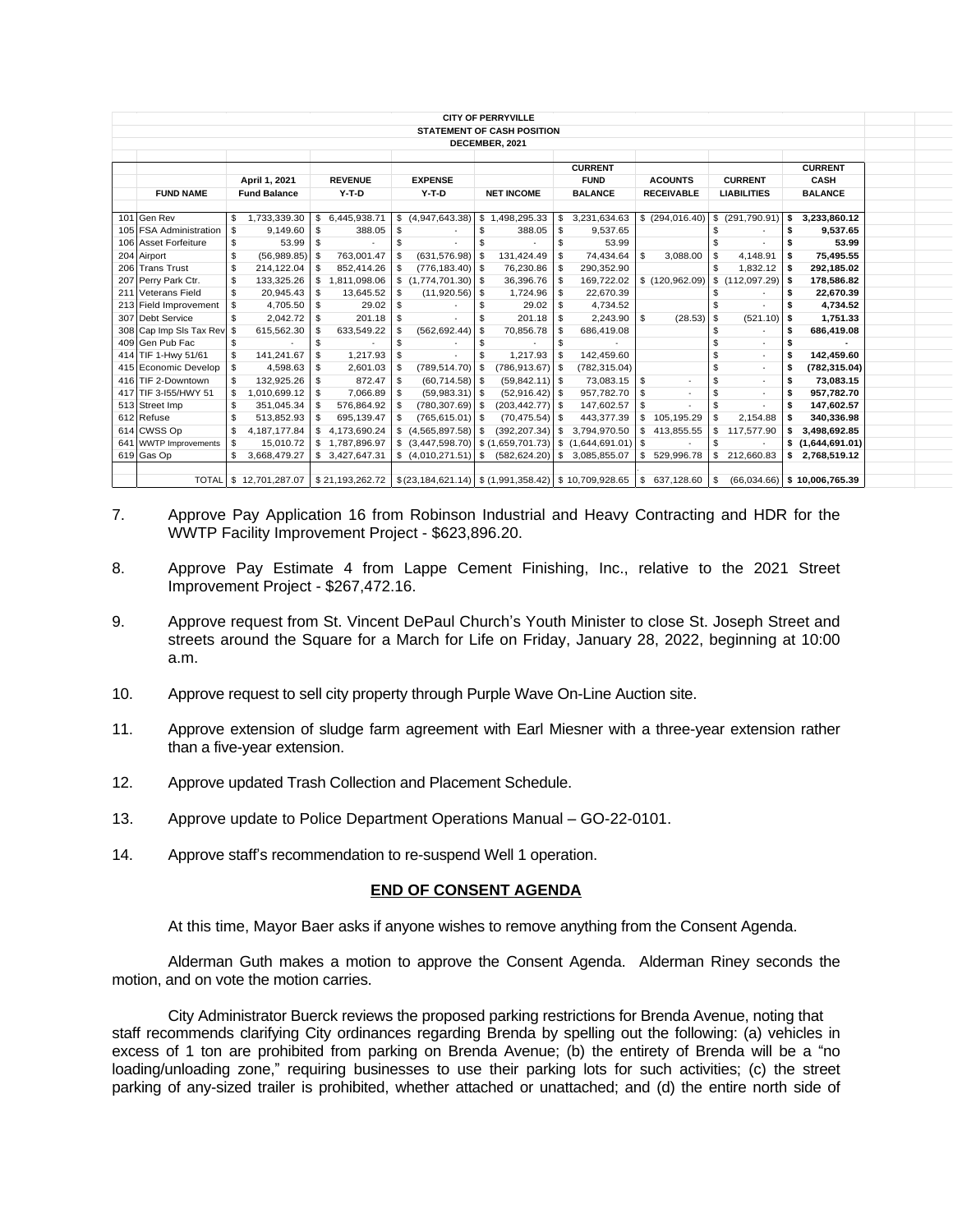Brenda will be "no parking." Alderman Riney asks about trailer restrictions in other areas of town. Staff will review and send the information to the Board.

City Administrator Buerck reviews information regarding the decorative streetlamps around the Downtown Square. He reports that staff has been evaluating the poles since two of the poles have fallen over due to internal rust issues. He tells the Board that the remaining poles have been checked and staff does not believe any of those are immediately compromised. After review, it appears repairing the poles will come at a much higher labor cost while purchasing new poles will come at a higher material cost. Staff has placed this matter in Closed Session under "Contractual."

# **SECOND READINGS AND FINAL PASSAGE:**

Now, at this time, the Board proceeds to approve Bill No. 6259, AN ORDINANCE ANNEXING CERTAIN ADJACENT TERRITORY INTO THE CITY LIMITS OF THE CITY OF PERRYVILLE, MISSOURI, UNDER THE PROVISIONS OF SECTION 71.012 RSMO. Bill No. 6259 is read a second time on motion by Alderman Riney, seconded by Alderman Guth. Thereupon on motion by Alderman Riney, seconded by Alderman Guth, and on vote carried, it is ordered that the bill be placed on final passage. Roll call showed the aye and nay vote as follows: Curt Buerck, aye; Tom Guth, aye; Prince Hudson, aye; Douglas K. Martin, aye; Larry Riney, aye; David J. Schumer, aye. Totals: aye, six; nay, none. The Mayor thereupon declared the bill passed and approved and the bill thereupon became Ordinance No. 6476 of the City of Perryville, and is in words and figures as follows:

BILL NO. 6259 CROWN CONSULTED A SALE OF STRAIGHT AND STRAIGHT AND STRAIGHT AND STRAIGHT AND STRAIGHT AND STRAIGHT AND STRAIGHT AND STRAIGHT AND STRAIGHT AND STRAIGHT AND STRAIGHT AND STRAIGHT AND STRAIGHT AND STRAIGHT AND

AN ORDINANCE ANNEXING CERTAIN ADJACENT TERRITORY INTO THE CITY LIMITS OF THE CITY OF PERRYVILLE, MISSOURI, UNDER THE PROVISIONS OF SECTION 71.012 RSMO.

WHEREAS, on the 7<sup>th</sup> day of December, 2021, a verified petition signed by Mark E. Croarkin, **District Engineer for Missouri Highways and Transportation Commission,** owner of the real estate hereinafter described requesting annexation of said territory into the City of Perryville, Missouri, was filed with the City Clerk and the Board of Aldermen; and

WHEREAS, said real estate as hereinafter described is adjacent and contiguous to the present corporate limits of the City of Perryville, Missouri; and

WHEREAS, a public hearing concerning said matter was held at the City Hall in the City of Perryville, Missouri at the hour of 6:30 p.m. on the 21st day of December, 2021; and

WHEREAS, notice of said public hearing was given by publication of notice thereof, on the 9<sup>th</sup> day of December, 2021, in The Perry County Republic-Monitor, a weekly newspaper of general circulation in the County of Perry, State of Missouri; and

WHEREAS, at said public hearing, all interested persons, corporations or political subdivisions were afforded the opportunity to present evidence regarding the proposed annexation; and

WHEREAS, no written objection to the proposed annexation was filed with the Board of Aldermen of the City of Perryville, Missouri, within 14 days after the date of the public hearing; and

WHEREAS, the Board of Aldermen of the City of Perryville, Missouri, does find and determine that said annexation is reasonable and necessary to the proper development of the City; and

WHEREAS, the City is able to furnish normal municipal services to said area within a reasonable time after annexation;

NOW, THEREFORE, BE IT ORDAINED BY THE BOARD OF ALDERMEN OF THE CITY OF PERRYVILLE, MISSOURI, AS FOLLOWS: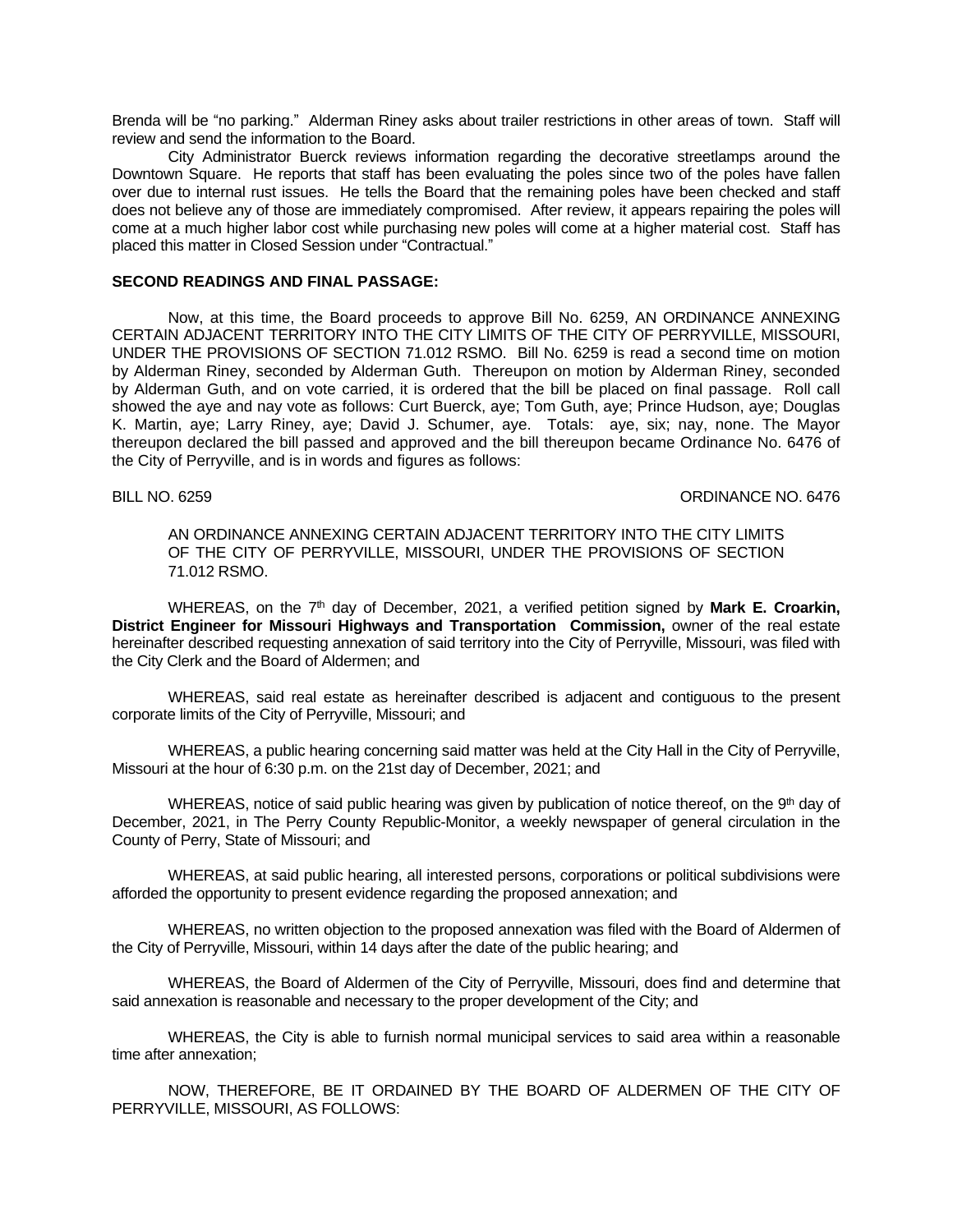Section 1. Pursuant to the provisions of Section 71.010 RSMO., as amended, the following described real estate is hereby annexed into the City of Perryville, Missouri:

All that portion of State Highway AC situated in Fractional Section 12, Township 35 North, Range 10 East of the Fifth Principal Meridian, Perry County, Missouri, which lies within the right of way widths between Station 0+40.0 and Station 43+25.6, as shown on the MHTC plan sheets.

Section 2. The boundaries of the City of Perryville, Missouri, are hereby altered so as to encompass the above described tract of land lying adjacent and contiguous to the present corporate limits of the City.

Section 3. The City Clerk of the City is hereby ordered to cause three certified copies of this Ordinance to be filed with the County Clerk of Perry County, Missouri.

Section 4. That this Ordinance shall be in full force and effect from and after its passage and approval.

FIRST READING: January 4, 2022.

SECOND READING: January 18, 2022.

PASSED AND APPROVED this 18<sup>th</sup> day of January, 2022, by a vote 6 ayes, 0 nays, 0 abstentions, and 0 absent.

CITY OF PERRYVILLE, MISSOURI ATTEST: By: Ken Baer, Mayor

Tracy Prost, City Clerk

Now, at this time, the Board proceeds to approve Bill No. 6260, AN ORDINANCE ANNEXING CERTAIN ADJACENT TERRITORY INTO THE CITY LIMITS OF THE CITY OF PERRYVILLE, MISSOURI, UNDER THE PROVISIONS OF SECTION 71.012 RSMO. Bill No. 6260 is read a second time on motion by Alderman Martin, seconded by Alderman Buerck. Thereupon on motion by Alderman Martin, seconded by Alderman Buerck, and on vote carried, it is ordered that the bill be placed on final passage. Roll call showed the aye and nay vote as follows: Curt Buerck, aye; Tom Guth, aye; Prince Hudson, aye; Douglas K. Martin, aye; Larry Riney, aye; David J. Schumer, aye. Totals: aye, six; nay, none. The Mayor thereupon declared the bill passed and approved and the bill thereupon became Ordinance No. 6477 of the City of Perryville, and is in words and figures as follows:

### BILL NO. 6260 **ORDINANCE NO. 6477**

AN ORDINANCE ANNEXING CERTAIN ADJACENT TERRITORY INTO THE CITY LIMITS OF THE CITY OF PERRYVILLE, MISSOURI, UNDER THE PROVISIONS OF SECTION 71.012 RSMO.

WHEREAS, on the 7<sup>th</sup> day of December, 2021, a verified petition signed by the CITY OF **PERRYVILLE, MISSOURI**, owner of the real estate hereinafter described requesting annexation of said territory into the City of Perryville, Missouri, was filed with the City Clerk and the Board of Aldermen; and

WHEREAS, said real estate as hereinafter described is adjacent and contiguous to the present corporate limits of the City of Perryville, Missouri; and

WHEREAS, a public hearing concerning said matter was held at the City Hall in the City of Perryville, Missouri at the hour of 6:30 p.m. on the 21st day of December, 2021; and

WHEREAS, notice of said public hearing was given by publication of notice thereof, on the  $9<sup>th</sup>$  day of December, 2021, in The Perry County Republic-Monitor, a weekly newspaper of general circulation in the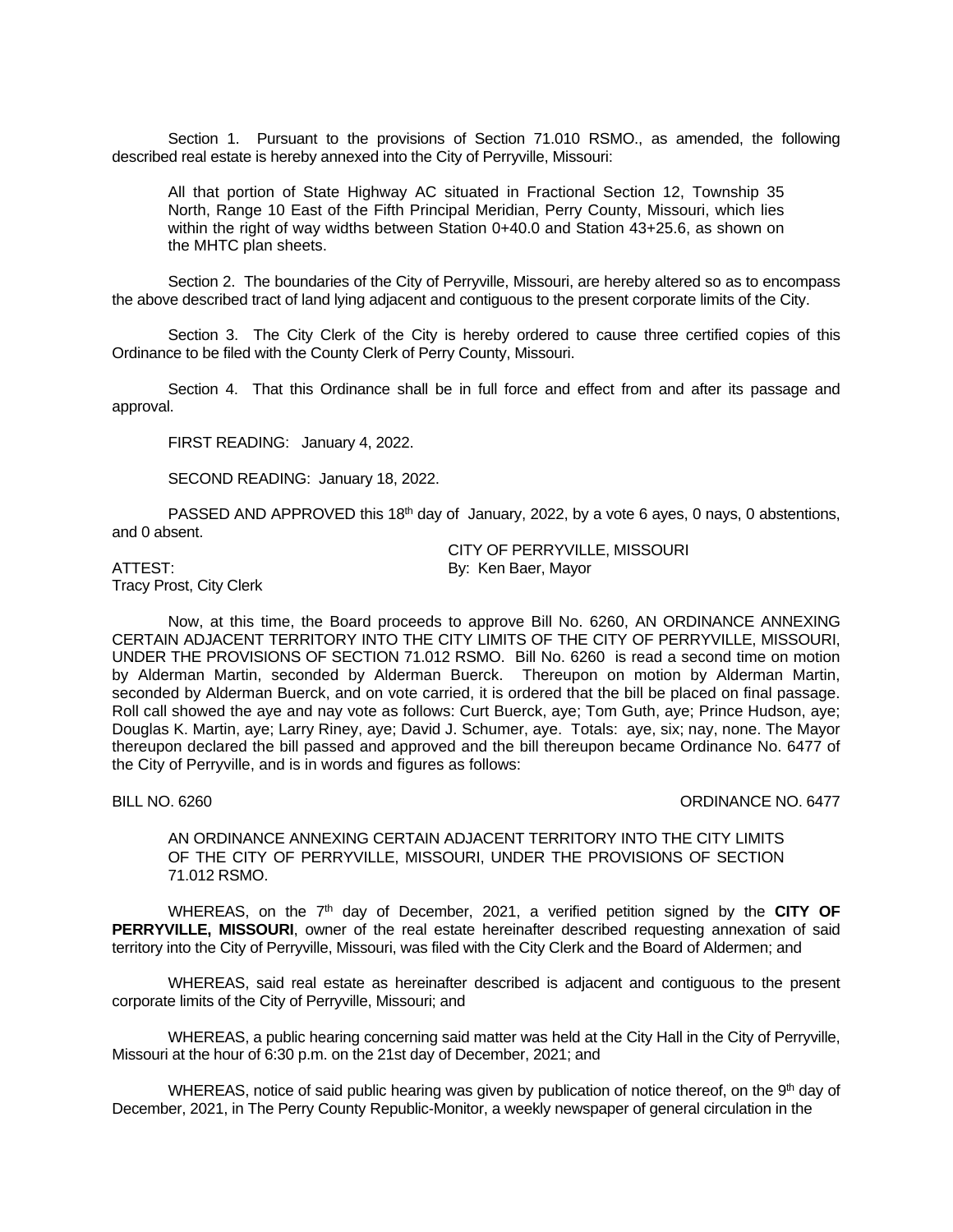County of Perry, State of Missouri; and

WHEREAS, at said public hearing, all interested persons, corporations or political subdivisions were afforded the opportunity to present evidence regarding the proposed annexation; and

WHEREAS, no written objection to the proposed annexation was filed with the Board of Aldermen of the City of Perryville, Missouri, within 14 days after the date of the public hearing; and

WHEREAS, the Board of Aldermen of the City of Perryville, Missouri, does find and determine that said annexation is reasonable and necessary to the proper development of the City; and

WHEREAS, the City is able to furnish normal municipal services to said area within a reasonable time after annexation;

NOW, THEREFORE, BE IT ORDAINED BY THE BOARD OF ALDERMEN OF THE CITY OF PERRYVILLE, MISSOURI, AS FOLLOWS:

Section 1. Pursuant to the provisions of Section 71.010 RSMO., as amended, the following described real estate is hereby annexed into the City of Perryville, Missouri:

## TRACT I

PART OF A 5.37 ACRE TRACT AS RECORDED IN DOCUMENT #2016R00398 OF THE PERRY COUNTY DEED RECORDS AND BEING PART OF FRACTIONAL SECTION 12, TOWNSHIP 35 NORTH, RANGE 10 EAST OF THE FIFTH PRINCIPAL MERIDIAN, PERRY COUNTY, MISSOURI, BEING MORE PARTICULARLY DESCRIBED AS FOLLOWS:

BEGINNING AT AN IRON PIN THE SOUTHEAST CORNER OF SAID 5.37 ACRE TRACT BEING ON THE EAST LINE OF SAID FRACTIONAL SECTION 12, FROM WHICH A CONCRETE CORNER POST, THE NORTHEAST CORNER OF SAID FRACTIONAL SECTION 12, BEARS NORTH 08 DEGREES 05 MINUTES 51 SECONDS EAST 1,027.55 FEET; THENCE ALONG THE SOUTH LINE OF SAID 5.37 ACRE TRACT NORTH 82 DEGREES 15 MINUTES 09 SECONDS WEST 621.95 FEET TO AN IRON PIN; THENCE LEAVING SAID SOUTH LINE NORTH 07 DEGREES 44 MINUTES 51 SECONDS EAST 179.08 FEET TO AN IRON PIN ON THE SOUTH RIGHT-OF-WAY LINE OF STATE ROUTE "AC"; THENCE ALONG SAID RIGHT-OF-WAY LINE SOUTH 82 DEGREES 55 MINUTES 31 SECONDS EAST 19.48 FEET TO AN IRON PIN; THENCE SOUTH 82 DEGREES 37 MINUTES 56 SECONDS EAST 179.55 FEET TO AN IRON PIN; THENCE NORTH 86 DEGREES 03 MINUTES 28 SECONDS EAST 101.98 FEET TO AN IRON PIN; THENCE SOUTH 82 DEGREES 37 MINUTES 56 SECONDS EAST 324.31 FEET TO AN IRON PIN THE NORTHEAST CORNER OF SAID 5.37 ACRE TRACT ON SAID EAST LINE OF FRACTIONAL SECTION 12; THENCE SOUTH 08 DEGREES 05 MINUTES 51 SECONDS WEST 203.32 FEET TO THE POINT OF BEGINNING AND CONTAINING 2.76 ACRES.

SUBJECT TO ALL EASEMENTS AND RESTRICTIONS OF RECORD OR IN EFFECT.

# TRACT II

PART OF A 5.37 ACRE TRACT AS RECORDED IN DOCUMENT #2016R00398 OF THE PERRY COUNTY DEED RECORDS AND BEING PART OF FRACTIONAL SECTION 12, TOWNSHIP 35 NORTH, RANGE 10 EAST OF THE FIFTH PRINCIPAL MERIDIAN, PERRY COUNTY, MISSOURI, BEING MORE PARTICULARLY DESCRIBED AS FOLLOWS: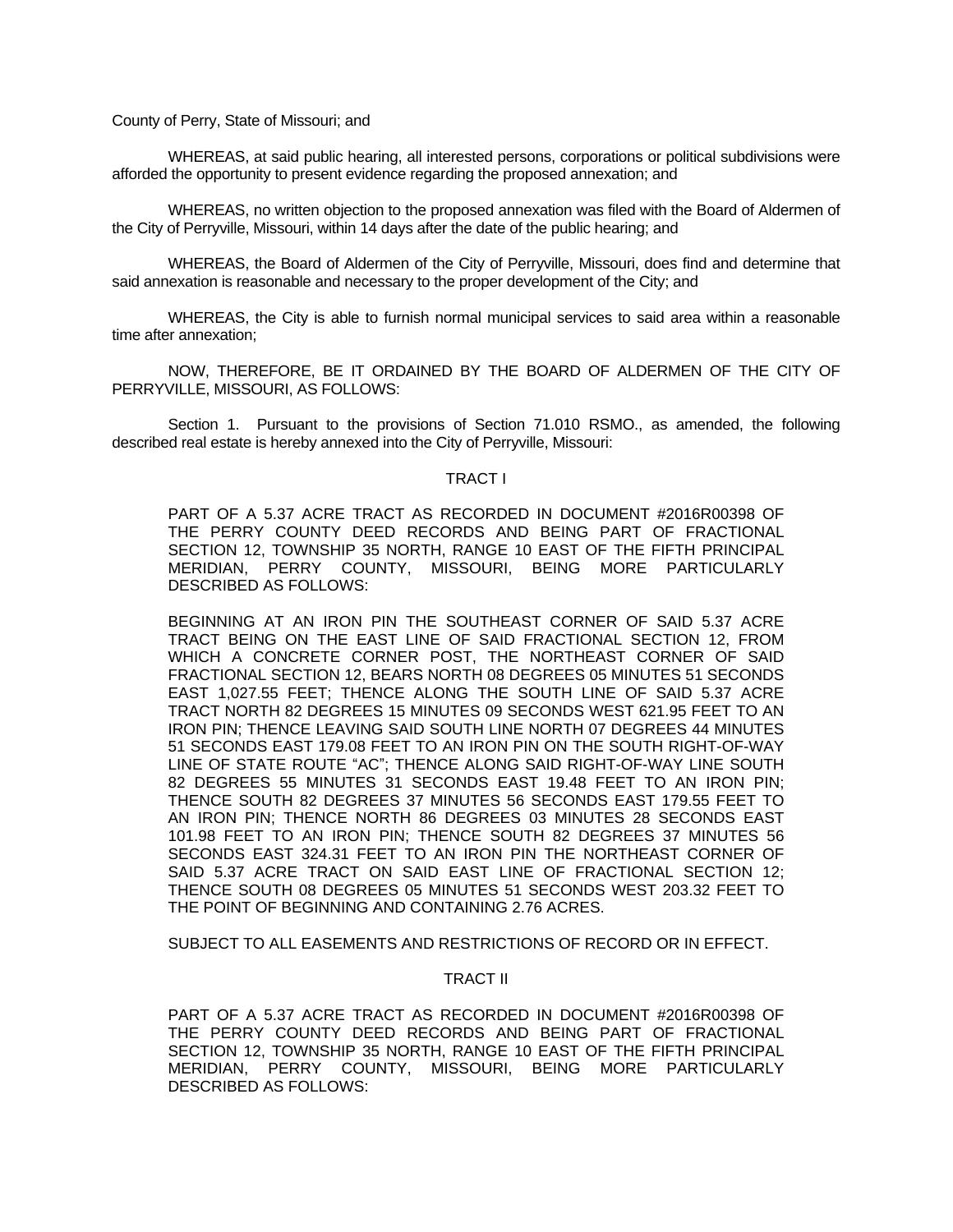COMMENCING AS A POINT OF REFERENCE AN IRON PIN THE SOUTHEAST CORNER OF SAID 5.37 ACRE TRACT BEING ON THE EAST LINE OF SAID FRACTIONAL SECTION 12, FROM WHICH A CONCRETE CORNER POST THE NORTHEAST CORNER OF SAID FRACTIONAL SECTION 12 BEARS NORTH 08 DEGREES 05 MINUTES 51 SECONDS EAST 1,027.55 FEET; THENCE ALONG THE SOUTH LINE OF SAID 5.37 ACRE TRACT NORTH 82 DEGREES 15 MINUTES 09 SECONDS WEST 621.95 FEET TO AN IRON PIN THE POINT OF BEGINNING OF TRACT HEREIN DESCRIBED; THENCE NORTH 82 DEGREES 15 MINUTES 09 SECONDS WEST 1,362.80 FEET TO A METAL POST THE SOUTHWEST CORNER OF SAID 5.37 ACRE TRACT; THENCE NORTH 01 DEGREES 17 MINUTES 53 SECONDS WEST 1.16 FEET TO THE NORTHWEST CORNER OF SAID 5.37 ACRE TRACT BEING ON THE SOUTHERLY RIGHT-OF-WAY LINE OF STATE ROUTE "AC"; THENCE ALONG SAID RIGHT-OF-WAY LINE SOUTH 82 DEGREES 37 MINUTES 56 SECONDS EAST 124.02 FEET TO AN IRON PIN THE BEGINNING OF A CURVE CONCAVE TO THE NORTH HAVING A RADIUS OF 2,064.00 FEET TO WHICH A RADIAL LINE BEARS SOUTH 07 DEGREES 22 MINUTES 04 SECONDS WEST; THENCE EASTERLY ALONG SAID CURVE AN ARC DISTANCE OF 268.25 FEET TO AN IRON PIN; THENCE SOUTH 85 DEGREES 26 MINUTES 40 SECONDS EAST 104.05 FEET TO AN IRON PIN ON A CURVE CONCAVE TO THE NORTH HAVING A RADIUS OF 2,075.00 FEET TO WHICH A RADIAL LINE BEARS SOUTH 02 DEGREES 56 MINUTES 37 SECONDS EAST; THENCE EASTERLY ALONG SAID CURVE AN ARC DISTANCE OF 206.21 FEET TO AN IRON PIN; THENCE NORTH 81 DEGREES 21 MINUTES 45 SECONDS EAST 51.24 FEET TO AN IRON PIN; THENCE NORTH 79 DEGREES 27 MINUTES 22 SECONDS EAST 111.82 FEET TO AN IRON PIN; THENCE NORTH 79 DEGREES 55 MINUTES 23 SECONDS EAST 36.91 FEET TO AN IRON PIN ON A CURVE CONCAVE TO THE SOUTH HAVING A RADIUS OF 1,930.00 FEET TO WHICH A RADIAL LINE BEARS NORTH 07 DEGREES 32 MINUTES 31 SECONDS WEST; THENCE EASTERLY ALONG SAID CURVE AN ARC DISTANCE OF 386.00 FEET TO AN IRON PIN; THENCE SOUTH 70 DEGREES 02 MINUTES 19 SECONDS EAST 99.07 FEET TO AN IRON PIN; THENCE LEAVING SAID RIGHT-OF-WAY LINE SOUTH 07 DEGREES 44 MINUTES 51 SECONDS WEST 179.08 FEET TO THE POINT OF BEGINNING AND CONTAINING 2.75 ACRES.

SUBJECT TO ALL EASEMENTS AND RESTRICTIONS OF RECORD OR IN EFFECT.

Section 2. The boundaries of the City of Perryville, Missouri, are hereby altered so as to encompass the above described tract of land lying adjacent and contiguous to the present corporate limits of the City.

Section 3. The City Clerk of the City is hereby ordered to cause three certified copies of this Ordinance to be filed with the County Clerk of Perry County, Missouri.

Section 4. That this Ordinance shall be in full force and effect from and after its passage and approval.

FIRST READING: January 4, 2022.

SECOND READING: January 18, 2022.

PASSED AND APPROVED this 18<sup>th</sup> day of January, 2022, by a vote 6 ayes, 0 nays, 0 abstentions, and 0 absent.

CITY OF PERRYVILLE, MISSOURI ATTEST: By: Ken Baer, Mayor

Tracy Prost, City Clerk

Now, at this time, the Board proceeds to approve Bill No. 6261, AN ORDINANCE AUTHORIZING THE MAYOR AND CITY CLERK OF THE CITY OF PERRYVILLE, MISSOURI, TO ATTEST TO THE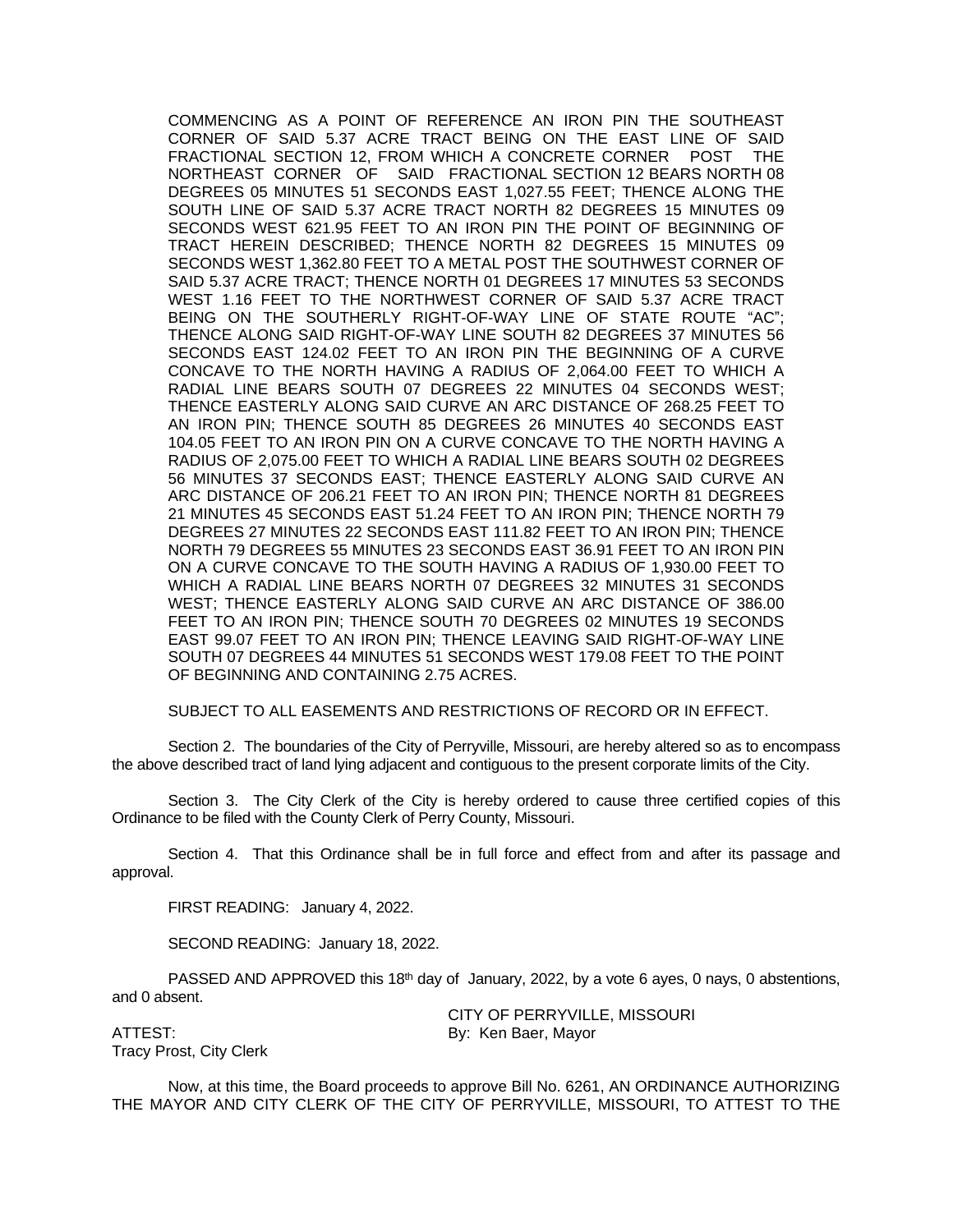CITY'S ACCEPTANCE OF CERTAIN PROPERTY, WHICH SAID PROPERTY IS PARTICULARLY SET FORTH IN THE ATTACHED GENERAL WARRANTY DEED. Bill No. 6261 is read a second time on motion by Alderman Buerck, seconded by Alderman Martin. Thereupon on motion by Alderman Buerck, seconded by Alderman Martin, and on vote carried, it is ordered that the bill be placed on final passage. Roll call showed the aye and nay vote as follows: Curt Buerck, aye; Tom Guth, aye; Prince Hudson, aye; Douglas K. Martin, aye; Larry Riney, aye; David J. Schumer, aye. Totals: aye, six; nay, none. The Mayor thereupon declared the bill passed and approved and the bill thereupon became Ordinance No. 6478 of the City of Perryville, and is in words and figures as follows:

BILL NO. 6261 CHEEF CONSULTERING CONDINANCE NO. 6478

AN ORDINANCE AUTHORIZING THE MAYOR AND CITY CLERK OF THE CITY OF PERRYVILLE, MISSOURI, TO ATTEST TO THE CITY'S ACCEPTANCE OF CERTAIN PROPERTY, WHICH SAID PROPERTY IS PARTICULARLY SET FORTH IN THE ATTACHED GENERAL WARRANTY DEED.

NOW, THEREFORE, BE IT ORDAINED BY THE MAYOR AND BOARD OF ALDERMEN OF THE CITY OF PERRYVILLE, MISSOURI, AS FOLLOWS:

Section 1. The Mayor and Board of Aldermen of the City of Perryville, Missouri, do hereby accept the General Warranty Deed from **PERRYVILLE DEVELOPMENT CORPORATION**, which is attached hereto, subject to all of the terms and conditions therein expressed.

Section 2. The Mayor and City Clerk of the City of Perryville be, and they are, hereby authorized to do all acts and execute all instruments appropriate or necessary to accept the General Warranty Deed.

Section 3. The City Clerk is hereby directed to file a copy of the General Warranty Deed with the Recorder of Deeds of Perry County, Missouri.

Section 4. If any section, subsection, sentence, clause, phrase or portion of this ordinance is, for any reason, held invalid or unconstitutional by any court of competent jurisdiction, such portion shall be deemed a separate, distinct and independent provision and such holding shall not affect the validity of the remaining portions hereof.

Section 5. This ordinance shall take effect and be in force from and after its passage and approval.

FIRST READING: January 4, 2022.

SECOND READING: January 18, 2022.

PASSED AND APPROVED this 18<sup>th</sup> day of January, 2022, by a vote 6 ayes, 0 nays, 0 abstentions, and 0 absent.

ATTEST: By: Ken Baer, Mayor Tracy Prost, City Clerk

CITY OF PERRYVILLE, MISSOURI

# **FIRST AND SECOND READING AND FINAL PASSAGE:**

Now, at this time, Bill No. 6262, AN ORDINANCE AMENDING TITLE 10, CHAPTER 10.20, OF THE CODE OF ORDINANCES OF THE CITY OF PERRYVILLE, MISSOURI, AND SPECIFICALLY THE "PROHIBITED PARKING SCHEDULE" ADOPTED THEREIN AND ESTABLISHED BY ORDINANCE NO. 3618 RELATING TO ADDITIONAL PARKING RESTRICTIONS IN THE CITY OF PERRYVILLE, MISSOURI; AND REPEALING ALL ORDINANCES IN CONFLICT HEREWITH, is read with an emergency clause for the first time upon motion by Alderman Buerck, seconded by Alderman Schumer. On motion by Alderman Buerck, seconded by Alderman Schumer, and on vote carried, Bill No. 6262 is read for the second time. Thereupon on motion by Alderman Buerck, seconded by Alderman Martin, and on vote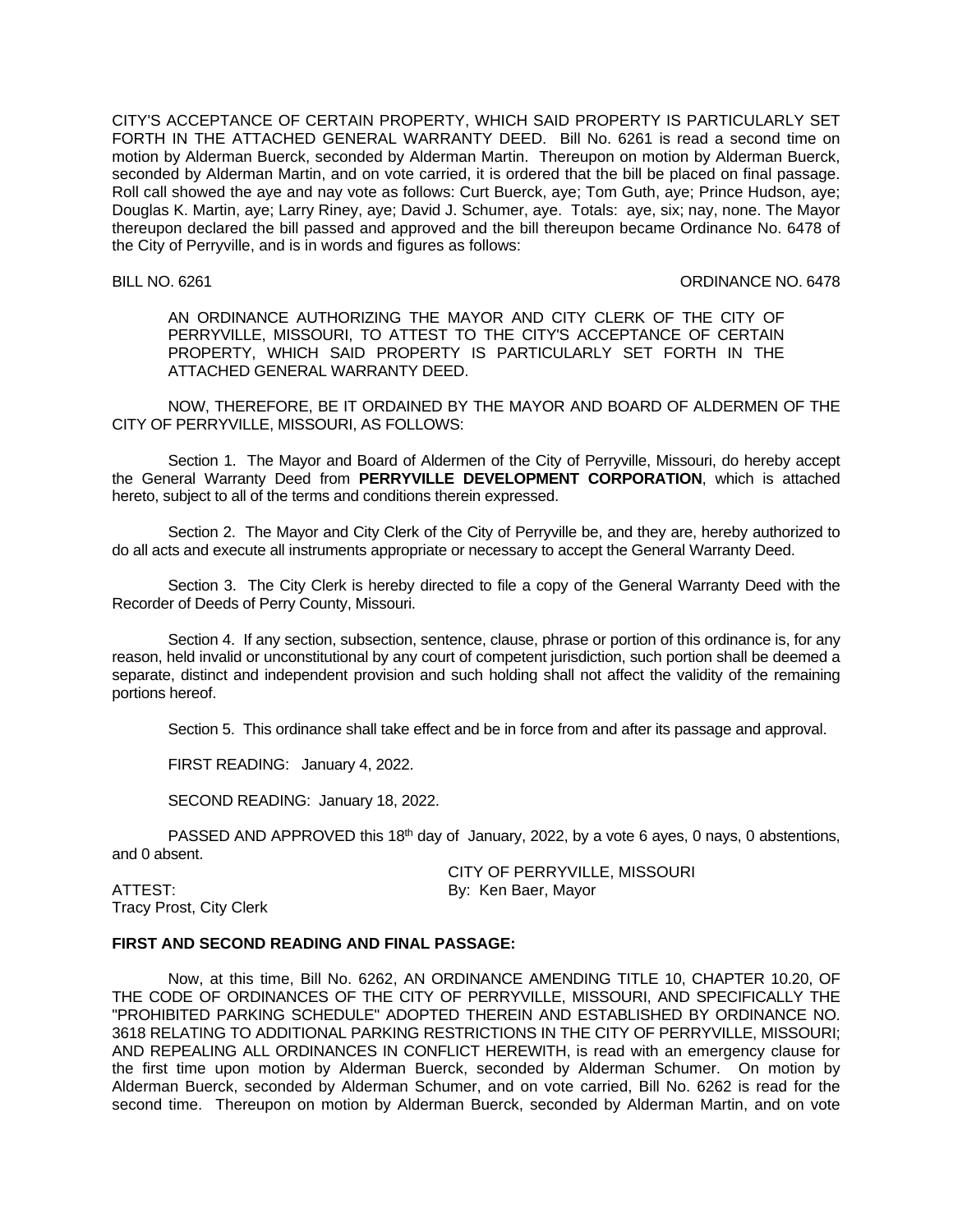carried, it is ordered that the Bill be placed on final passage. Roll call showing the aye and nay vote showed as follows: Curt Buerck, aye; Tom Guth, aye; Prince Hudson, aye; Douglas K. Martin, aye; Larry Riney, aye; David J. Schumer, aye. Totals: aye, 6; nay, 0. The Mayor thereupon declared the bill passed and approved and the bill thereupon became Ordinance No. 6479 of the City of Perryville, and is in words and figures as follows:

BILL NO. 6262 CRIMANCE NO. 6479

AN ORDINANCE AMENDING TITLE 10, CHAPTER 10.20, OF THE CODE OF ORDINANCES OF THE CITY OF PERRYVILLE, MISSOURI, AND SPECIFICALLY THE "PROHIBITED PARKING SCHEDULE" ADOPTED THEREIN AND ESTABLISHED BY ORDINANCE NO. 3618 RELATING TO ADDITIONAL PARKING RESTRICTIONS IN THE CITY OF PERRYVILLE, MISSOURI; AND REPEALING ALL ORDINANCES IN CONFLICT HEREWITH.

NOW, THEREFORE, BE IT ORDAINED BY THE MAYOR AND BOARD OF ALDERMEN OF THE CITY OF PERRYVILLE, MISSOURI, AS FOLLOWS:

Section 1. That the "Prohibited Parking Schedule" adopted under the authority of the Code of Ordinances of the City of Perryville, Missouri, and specifically set forth in Ordinance Number 3618, is hereby amended by deleting therefrom the following prohibited parking designations:

- (oooo) On both sides of Brenda Avenue from its intersection with South Perryville Boulevard to its termination except passenger cars and trucks of less than one ton.
- (bbbbb) On the north side of Brenda Avenue starting at its intersection with Missouri Highway 51 in an easterly direction for a distance of 325 feet from said intersection and terminating at the first entry into the combined entrance of the properties on the north side of Brenda Avenue.
- (eeeee) On both sides of Brenda Avenue from its intersection with Missouri Highway 51 to its termination no parking of trucks or other vehicles of one ton or more. [Note that this restriction is in addition to paragraph (bbbbb) of the Parking Prohibited Schedule.]

Section 2. That the "Prohibited Parking Schedule" adopted under the authority of the Code of Ordinances of the City of Perryville, Missouri, and specifically set forth in Ordinance Number 3618, is hereby amended by adding thereto the following prohibited parking designation:

(fffff) On the north side of Brenda Avenue from its intersection with Missouri Highway 51 to its termination; and

> On the south side of Brenda Avenue from its intersection with Missouri Highway 51 to its termination, all trailers and vehicles of any kind except for passenger cars and trucks of one ton or less; and

> The loading or unloading of any vehicle or trailer of any kind for any reason shall be prohibited on Brenda Avenue from its intersection with Missouri Highway 51 to its termination. To the extent that any portion of Brenda Avenue is considered a "residential area," this supersedes any allowances for unloading pursuant to Chapter 10.20.070 of the Code of Ordinances of the City of Perryville, Missouri, therefore no loading or unloading shall be allowed on any part of Brenda Avenue.

Section 3. It is the intent of the Mayor and Board of Aldermen of the City of Perryville, Missouri, that this ordinance shall amend and become part of Ordinance Number 3618 passed and approved by the Mayor and Board of Aldermen of the City of Perryville, Missouri, on the 21st day of April, 1998.

Section 4. That the City Administrator shall cause the marking or signage of the areas designated.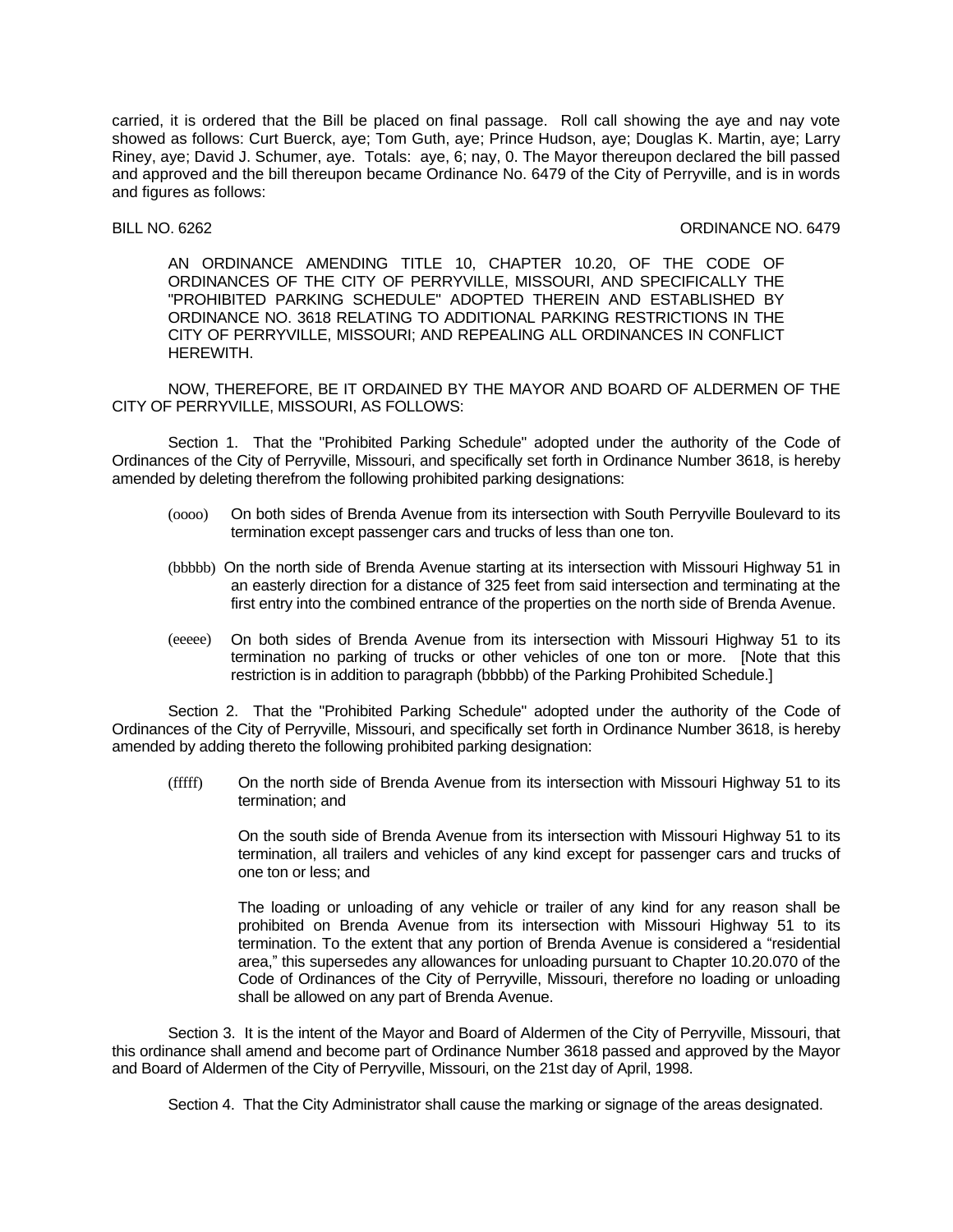Section 5. That this ordinance shall not be codified in the Code of Ordinances of the City of Perryville, Missouri, but kept on file in the office of the City Clerk.

Section 6. That this ordinance shall take effect and be in force from and after its passage and approval.

Section 7. The Mayor and Board of Alderman of the City of Perryville, Missouri, hereby declare this ordinance to be an emergency ordinance for the immediate preservation of public peace, property, health, safety, morals or other good cause for the citizens of the city of Perryville, and for that reason, this ordinance may be acted on in one meeting.

FIRST READING: January 18, 2022.

SECOND READING: January 18, 2022.

PASSED AND APPROVED this 18<sup>th</sup> day of January, 2022, by a vote 6 ayes, 0 nays, 0 abstentions, and 0 absent.

CITY OF PERRYVILLE, MISSOURI

ATTEST: By: Ken Baer, Mayor Tracy Prost, City Clerk

# **FIRST READINGS:**

Alderman Riney presents motion, seconded by Alderman Guth, and on vote carried Bill No. 6263, entering into an Engagement Letter with Day Pitney, LLP, and Privileged and Confidential Common Interest and Joint Litigation Agreement relative to Natural Gas Pipeline Intervenor Group Legal Representation, is read for the first time by title only. The heading is as follows:

AN ORDINANCE AUTHORIZING THE MAYOR OF THE CITY OF PERRYVILLE, MISSOURI, TO EXECUTE A **LETTER OF ENGAGEMENT** AND **PRIVILEGED AND CONFIDENTIAL COMMON INTEREST AND JOINT LITIGATION AGREEMENT** BY AND BETWEEN THE CITY AND **DAY PITNEY, LLP,** RELATIVE TO **LEGAL REPRESENTATION IN THE MATTER OF NATURAL GAS PIPELINE COMPANY OF AMERICA BEFORE THE FEDERAL ENERGY REGULATORY COMMISSION**; FURTHER SAID ORDINANCE SHALL AUTHORIZE AND DIRECT THE CITY CLERK TO ATTEST THE SIGNATURE OF THE MAYOR.

Alderman Riney presents motion, seconded by Alderman Guth, and on vote carried Bill No. 6264, amending Title 17, Chapter 17.60.050(B), of the Code of Ordinances relative to Schedule of Minimum Parking Spaces Required, is read for the first time by title only. The heading is as follows:

AN ORDINANCE AMENDING TITLE 17, CHAPTER 17.60, SECTION 17.60.050, OF THE CODE OF ORDINANCES OF THE CITY OF PERRYVILLE, MISSOURI, RELATIVE TO THE SCHEDULE OF MINIMUM PARKING SPACES REQUIRED; AND REPEALING ALL ORDINANCES IN CONFLICT THEREWITH.

Mayor Baer asks for Committee Reports.

Alderman Guth, as Chairman of the Economic Development Committee, informs the Board that a Communications/Event Coordinator position has been created for the EDA office and Kiley Elder Eiland has been hired to fill the position.

City Administrator Report: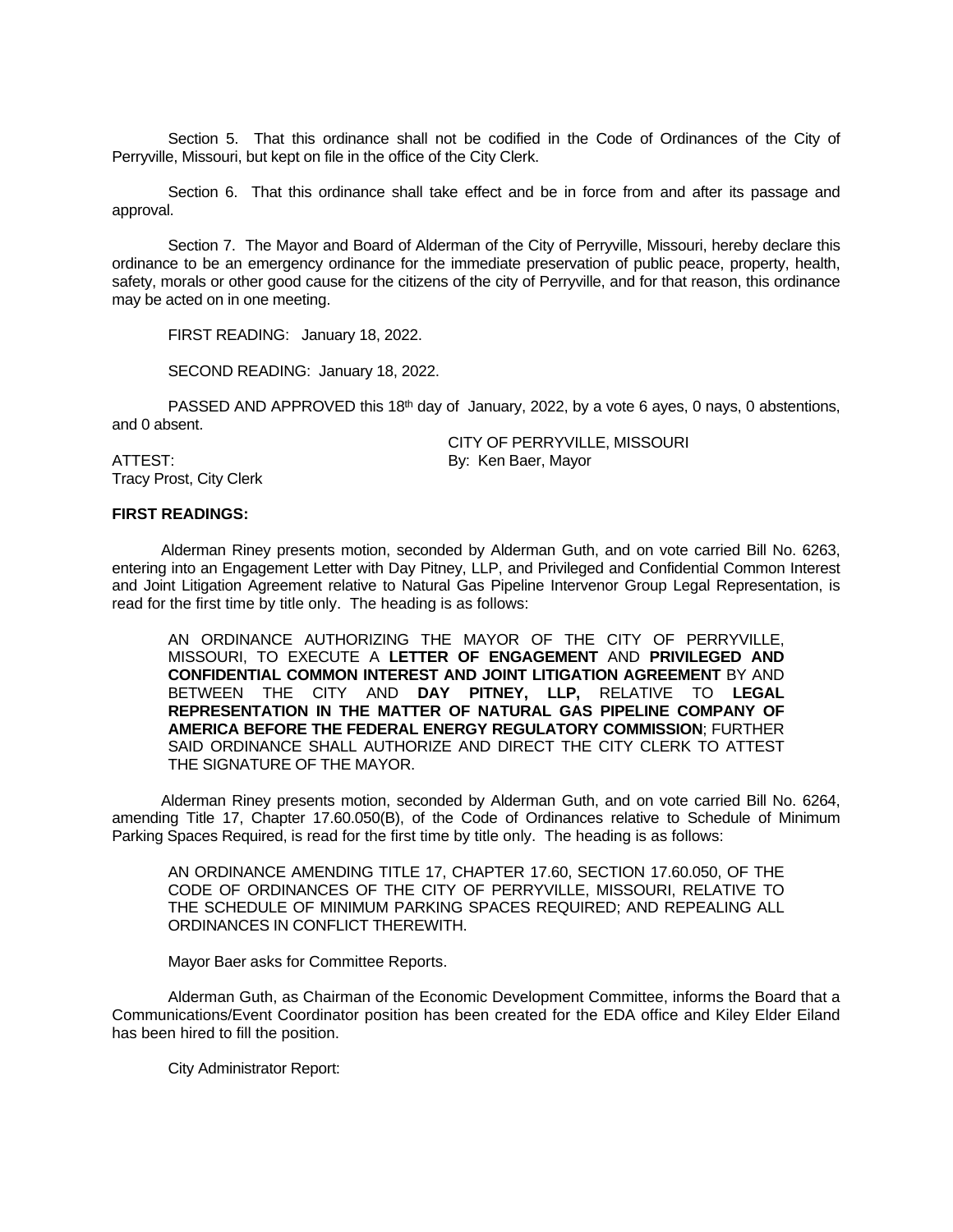**Chamber Annual Meeting -** It is time to make reservations for this annual meeting. I will be returning from Jefferson City that evening and unable to attend. That said, the selected candidate works closely with the City and it would be great to have a Board representation there. We need to RSVP by tomorrow so please let us know now if you are interested in attending.

 **Board Appreciation Dinner – February 25, 2022 @ Perryville Country Club -** Invitations are out and we are collecting RSVPs now. If you are interested and able, please make sure to RVSP so we can get an accurate count for dinner that evening.

 **Missouri Conservation Article –** We are pleased to announce that next month's Missouri Conservationist will feature an article on Perryville and the efforts made locally on caves, sinkholes, and the grotto sculpin. It is my hope we are the cover story but I have not yet been able to confirm that. If you get the magazine and don't want your copy, make sure we get it here at City Hall for future use.

 **Veterans Memorial Field -** We are working with the field committee to open this field up to more use by the general public along with a cost share to redo the infield as we have done all the other fields. This is a great opportunity for all involved and will make this field a centerpiece in the City Park.

 **Bulk Water Filler -** Staff has done a good job collecting the information the Board requested and would like to know how the Board wishes to proceed; should we plan and prepare for this purchase or disregard the suggestion and continue business as usual? The largest benefit for this machine will most likely be our local farm community and visiting contractors. If we are going to do it, staff would like to get started so we can install the machine as soon as possible instead of waiting until late summer or fall when it isn't as useful.

After discussion, it is the consensus of the Board to add this item to the 2022-23 budget.

 **Famous Friends -** We have collected names of known people with roots to Perryville. We have updated the Wikipedia page to show these names and wanted to share them with the Board. It is pretty impressive to see everyone listed and their accomplishments.

 **Upcoming Eclipses – Oct 14, 2023 and Apr 8, 2024 -** October 14 will feature a nationwide annular eclipse, aka "ring of fire" eclipse. This is an exciting event centered on a path from Oregon to Texas and certain to draw much attention. It will also require glasses to view as the sun will appear as a ring around the moon. As exciting as this is, the true money shot will be 177 days later when we get our second total eclipse in 7 years. This is important because, on average, any particular spot on Earth sees a total [solar](https://travelquesttours.com/total-solar-eclipse-travel/) eclipse only once every 375 years! Trish is starting to lay the groundwork for preparations for this event.

 **Perry County Project at Veterans Memorial Park -** The County has been selected for a partnership with MoDNR to install a mountain bike trail around Legion Lake. As part of this project, the County is also making plans to renovate the park and add amenities like bathrooms with running water and sewer. It will be a unique and exciting feature for our community and the goal is to host bike races and other events once the park is complete.

 **EV Charging Station -** Our downtown location was not selected for this program, but we are getting our first UV charging station near the interstate. Francis Energy plans to consider our downtown location for another project in the near future. We think that would be a great amenity to have downtown and would certainly bring visitors to town.

 **Flood Plain Study -** Since 2019, we have met periodically with representatives from FEMA regarding their efforts to update the national flood plain maps. At the time, the Board contracted with an engineer from Rolla to dispute some of the recommendations and help make sure the new maps were appropriate. We are now nearing the final release and FEMA plans to unveil the maps later this month. We think the majority of the work has been done and this will simply be an informational meeting.